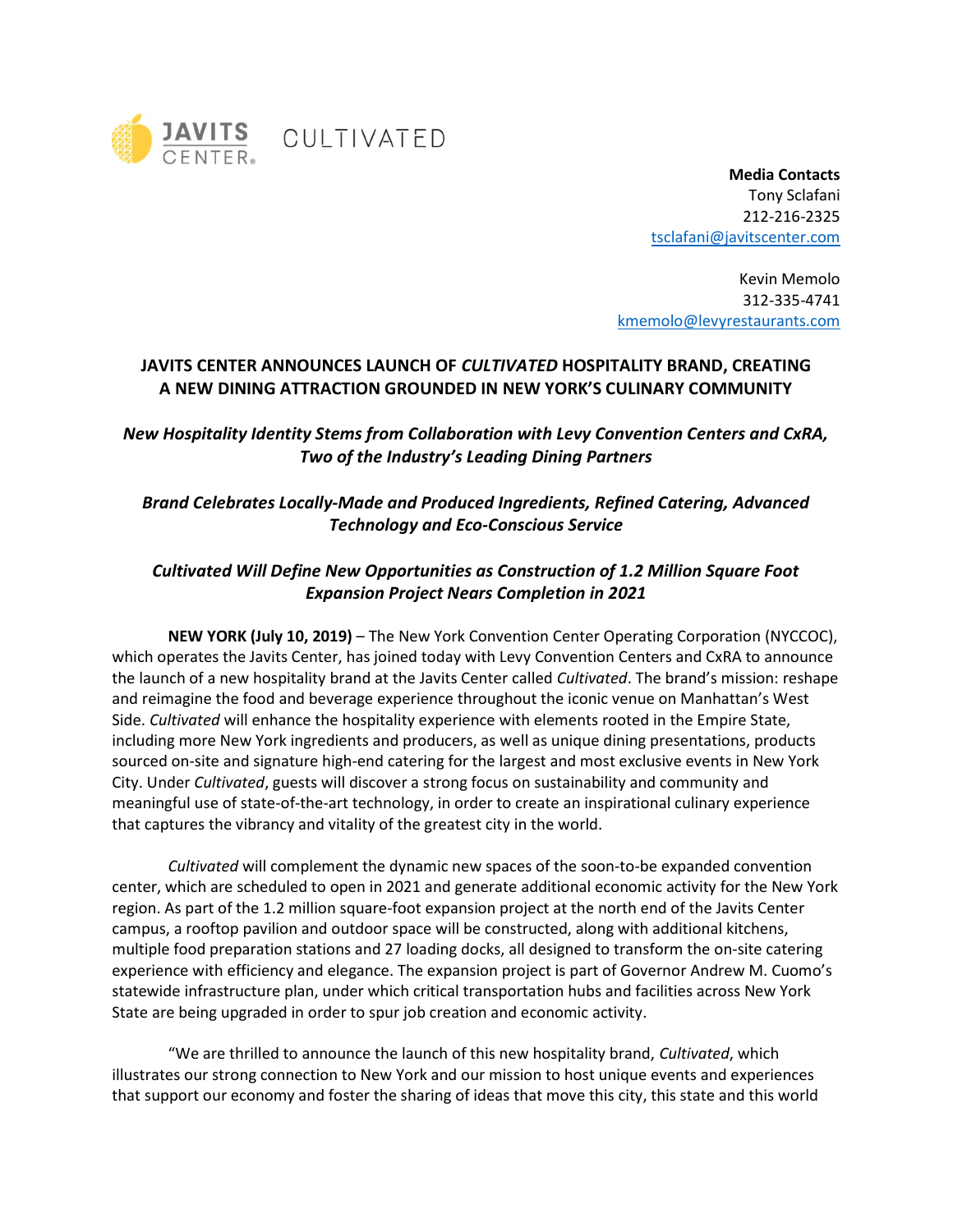forward," said Alan Steel, President and CEO of NYCCOC. "The definition of cultivated means to nurture and grow, and therefore, the essence of this new brand reinforces our commitment to supporting our customers and our community so every living being can reach its full potential. The Javits Center is centered around the concept of a future undefined and ever-changing, and this new hospitality program serves as an exciting way to explore how that future will look, feel – and taste."

"What makes this partnership so exciting is that we truly share the belief that convention centers can be agents of culinary change," said Andy Lansing, President and CEO of Levy. "We're rolling up our sleeves and working closely with the restaurants, purveyors, farms, and community organizations that define New York's culinary scene. Anyone who visits Javits Center should leave feeling like they experienced the best the city and state have to offer."

All event managers, exhibitors and attendees at the Javits Center will now be served by the Cultivated team, including the creation of new menus, a new microsite dedicated to advanced and onsite catering services and a new leadership team with decades of hospitality experience at convention centers across the United States and exclusive dining events involving the world's largest and most iconic brands. In the first several months, Cultivated will roll out several initiatives planted around three main pillars:

- Reflecting the Community. Implementing a sophisticated and socially responsible program that leverages local resources, ecological enhancements and producer partnerships to showcase New York's best offerings, such as:
	- $\circ$  Coffee Cultivated: A one-of-a-kind homegrown coffee roasted by El Dorado Coffee Roasters, based in the Maspeth section of Queens;
	- $\circ$  Baked to Brew: A sustainable beer program re-using bread made on-site to craft specialty brews in partnership with a local brewery;
	- $\circ$  Honey Harvest: A line of products infused with honey harvested from the Javits Center's rooftop bee hives; and
	- o All Compostable: No straws and 100% compostable serviceware at all food and beverage locations operated by Cultivated.
- Reimagining Catering and Event Service. Creating an immersive catering experience and incredible event service featuring signature recipes, high-end menus, training, technology and uniforms that transform the venue into a sought-out dining establishment. Examples include:
	- $\circ$  The Catering Experts: Refined, high-end catering service for special events crafted by CxRA, the acclaimed catering team serving New York cultural landmarks such as Lincoln Center, the Metropolitan Museum of Art, Solomon R. Guggenheim Museum and American Museum of Natural History;
	- $\circ$  The In-House Bakery: An on-site bakery with hand-crafted breads, pastries and desserts from scratch with recipes only found at the Javits Center, such as fried pies made with New York State apples and local sweet corn muffins; and
	- $\circ$  The Mobile App: Direct-to-your-exhibit mobile ordering through a new app for exhibitors.
- Reshaping On-Site Dining. Repositioning the Javits Center as a place to meet, eat, greet and socialize through a redefined, localized food story with upgraded facilities and technology that appeal to a diverse group of customers, stakeholders and residents.